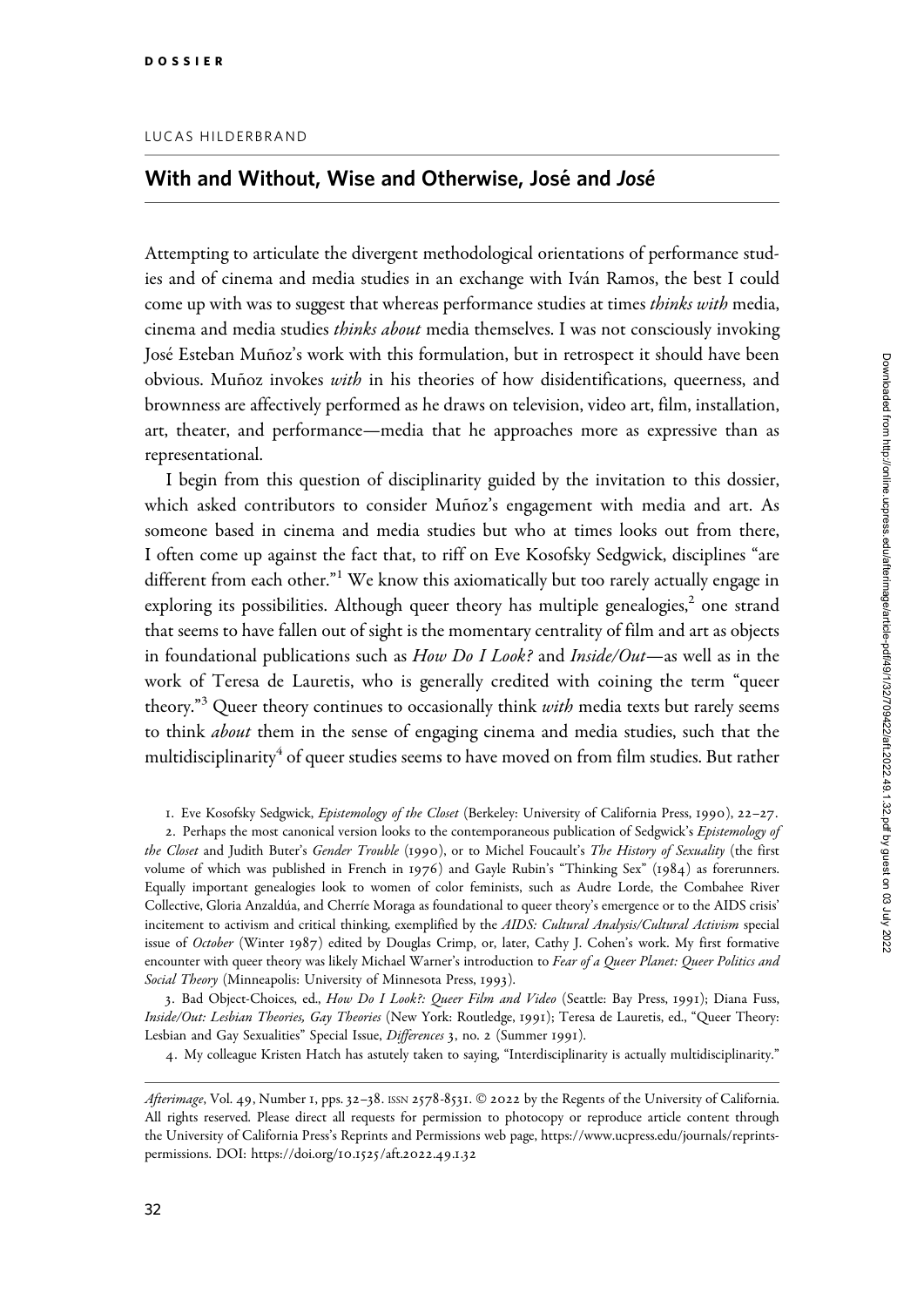than turn this into a harangue (or, perhaps more urgently, questioning why cinema and media studies doesn't seem relevant beyond its borders), I want to take this opportunity to look to Muñoz's work as a model for capaciously working across media and beyond disciplinarity. Thinking conditions of possibility by introducing new frameworks is what Muñoz does, from disidentification<sup>5</sup> to brown.

Muñoz's work has been worldmaking for scholars and artists because of its generosity and its generativity. He not only thinks across mediums and schools of thought, but he has importantly mediated in what were often understood as acrid academic disputes.<sup>6</sup> In his essay "Wise Latinas," wherein he advances the "'otherwiseness' of brownness" (100), Muñoz effectively negotiates between essays by white art historian Douglas Crimp and Puerto Rican Hispanic/Caribbean Studies scholar Lawrence La Fountain-Stokes on Mario Montez's performance in Andy Warhol's film Screen Test #2 (1965). Crimp uses the film to theorize queer shame without primarily articulating this affect through a racial lens; La Fountain-Stokes seeks queer of color affirmation and invokes righteous anger against racist exploitation. These readings reflect the respective scholars' own subject positions and also demonstrate that different disciplines ask different questions, see different stakes, and come to different conclusions.<sup>7</sup> Muñoz deftly models how to find the validity and value of each respective reading while also introducing his own. Midway through a paragraph and literally interjected in between grappling with these oppositional positions, Muñoz articulates,

What I am calling brownness includes the ways in which brown people endure, strive, and flourish in relation to systemic harm. Brownness's conditions of possibility are the ways in which brown folks harness the shame directed at them, at one moment rejecting it in favor of shamelessness, and at different moments occupying shame as a copious and generative affective register.<sup>8</sup>

Advancing his own reading of Montez, Muñoz elegantly complicates his reparative reading: "Mario performs a kind of affective otherwiseness that is conveyed as a mimesis that resists the coercive strictures of normative gender, and in doing so allows the viewer to consider the performativity of the performance. . . . "<sup>9</sup> Muñoz finds agency in Montez's performance if not quite affirmation; he vividly compares Montez's performance to "a transgender working girl who tolerates her exasperating john."<sup>10</sup> Brilliantly seeing beyond the debate, Muñoz suggests,

5. "A disidentification is neither an identification nor a counteridentification; it is a working on, with, and against a form at a simultaneous moment." José Esteban Muñoz, The Sense of Brown, ed. Joshua Chambers-Letson and Tavia Nyong'o (Durham, NC: Duke University Press, 2020), 11. See also Muñoz, Disidentifications: Oueers of Color and the Performance of Politics (Minneapolis: University of Minnesota Press, 1999).

<sup>6.</sup> For instance, Muñoz was always more generous toward Lee Edelman's No Future: Queer Theory and the Death Drive (Durham, NC: Duke University Press, 2004) than the other academics who used Muñoz's Cruising Utopia: The Then and There of Queer Futurity (New York: New York University Press, 2009) to refute and reject Edelman.

<sup>7.</sup> Muñoz, The Sense of Brown, 107-110.

<sup>8.</sup> Muñoz, The Sense of Brown, 108.

<sup>9.</sup> Muñoz, The Sense of Brown, 110.

<sup>10.</sup> Muñoz, The Sense of Brown, 106.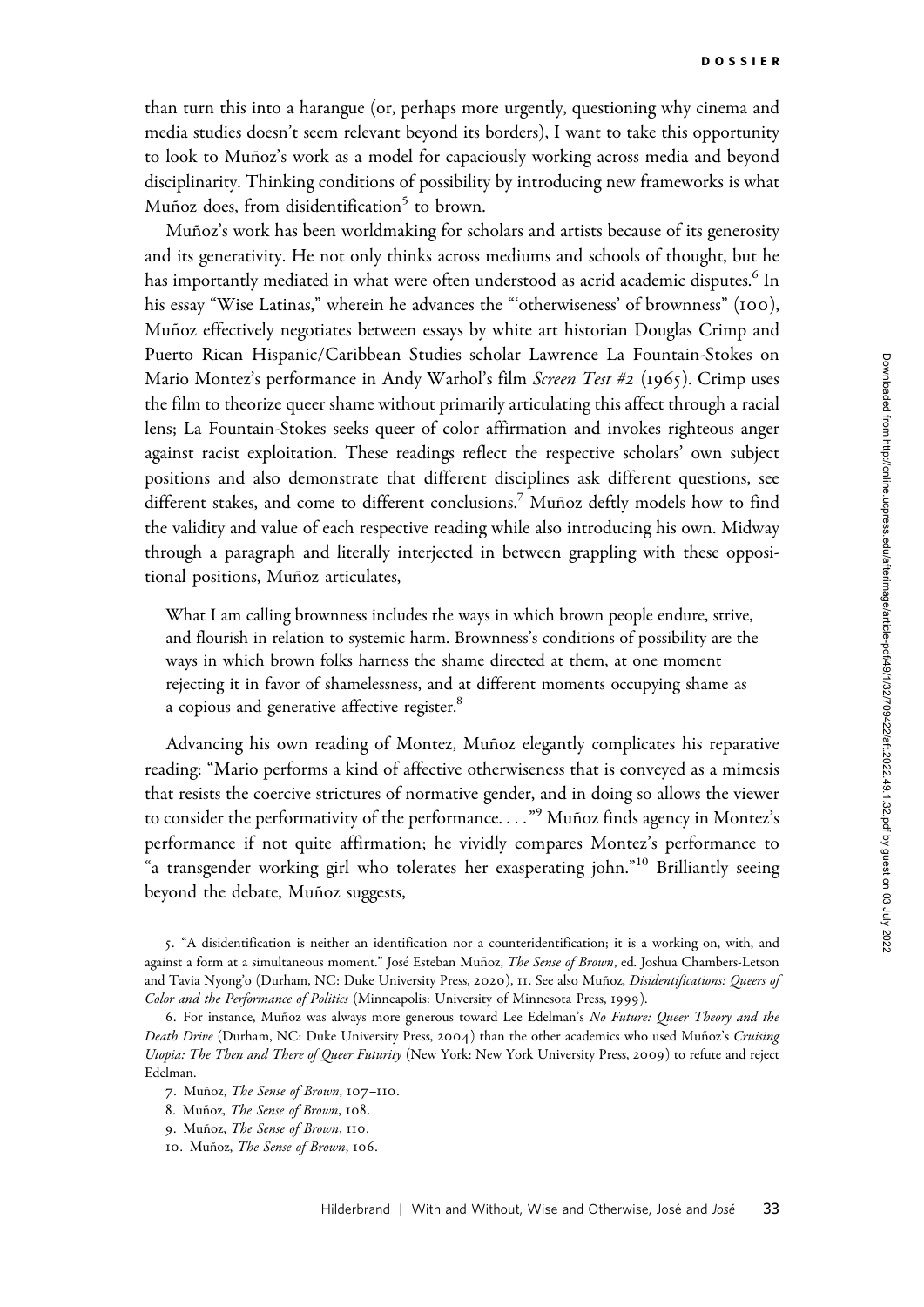What I think is being resisted in these avant-garde films by these odd queer men is the kind of compulsory performances of sex and race that annihilate people every day. What the films and the performances show us, in part, is how to live and feel these scripts differently. We can view Screen Test #2 now and see it as a counternarrative for being and feeling brown, both in the face of whiteness and on its own terms.<sup>11</sup>

This ambivalent duality, "in the face of whiteness and on its own terms," importantly articulates both structural racial critique and productive self-determination.

Before continuing with a discussion of methods for reading films, I want to point to what I find to be the most incisive passages in Muñoz's theorization of *brown*. In "The Brown Commons," Muñoz communicates brown's complexity and viscerality:

First and foremost, I mean "brown" as in brown people in a very immediate way, in this sense, people who are rendered brown by their personal and familial participation in South-to-North migration patterns. I am also thinking of people who are brown by way of accents and linguistic orientations that convey a certain difference. I mean a brownness that is conferred by the ways in which one's spatial coordinates are contested, and the ways in which one's right to residency is challenged by those who make false claims to nativity. Also, I think of brownness in relation to everyday customs and everyday styles of living that connote a sense of illegitimacy. Brown indexes a certain vulnerability to the violence of property, finance, and to capital's overarching mechanisms of domination.<sup>12</sup>

That his final book remained unfinished means that it demonstrates various stages of thought on the concept of brown rather than a unified articulation that had been revised into alignment. In "Feeling Brown," Muñoz otherwise explains,

The inquiry I am undertaking here suggests that we move beyond notions of ethnicity as fixed (something that people are) and instead understand it as performative (what people do) ...In lieu of viewing racial or ethnic difference as solely cultural, I aim to describe how they can be understood as affective difference(s), that is, the ways in which various historically coherent groups feel differently and navigate the material world on a different emotional register.<sup>13</sup>

As in his previous work, Muñoz embraces the ephemeral<sup>14</sup> over the fixed.

Brownness is not essential and innate but rather dynamic and deeply social and political. I persistently read Muñoz's work on brown in dialogue with and building upon Stuart Hall's essay "New Ethnicities" (which Muñoz does not reference), in which Hall thought with the new meanings and potentials of *black* in late 1980s Britain:

Politically, this is the moment when the term "black" was coined as a way of referencing the common experience of racism and marginalization in Britain and came

14. José Esteban Muñoz, "Ephemera as Evidence: Introductory Notes to Queer Acts," Women & Performance 8, no 2 (1996): 5–16.

<sup>11.</sup> Muñoz, The Sense of Brown, 111.

<sup>12.</sup> Muñoz, The Sense of Brown, 3.

<sup>13.</sup> Muñoz, The Sense of Brown, 12.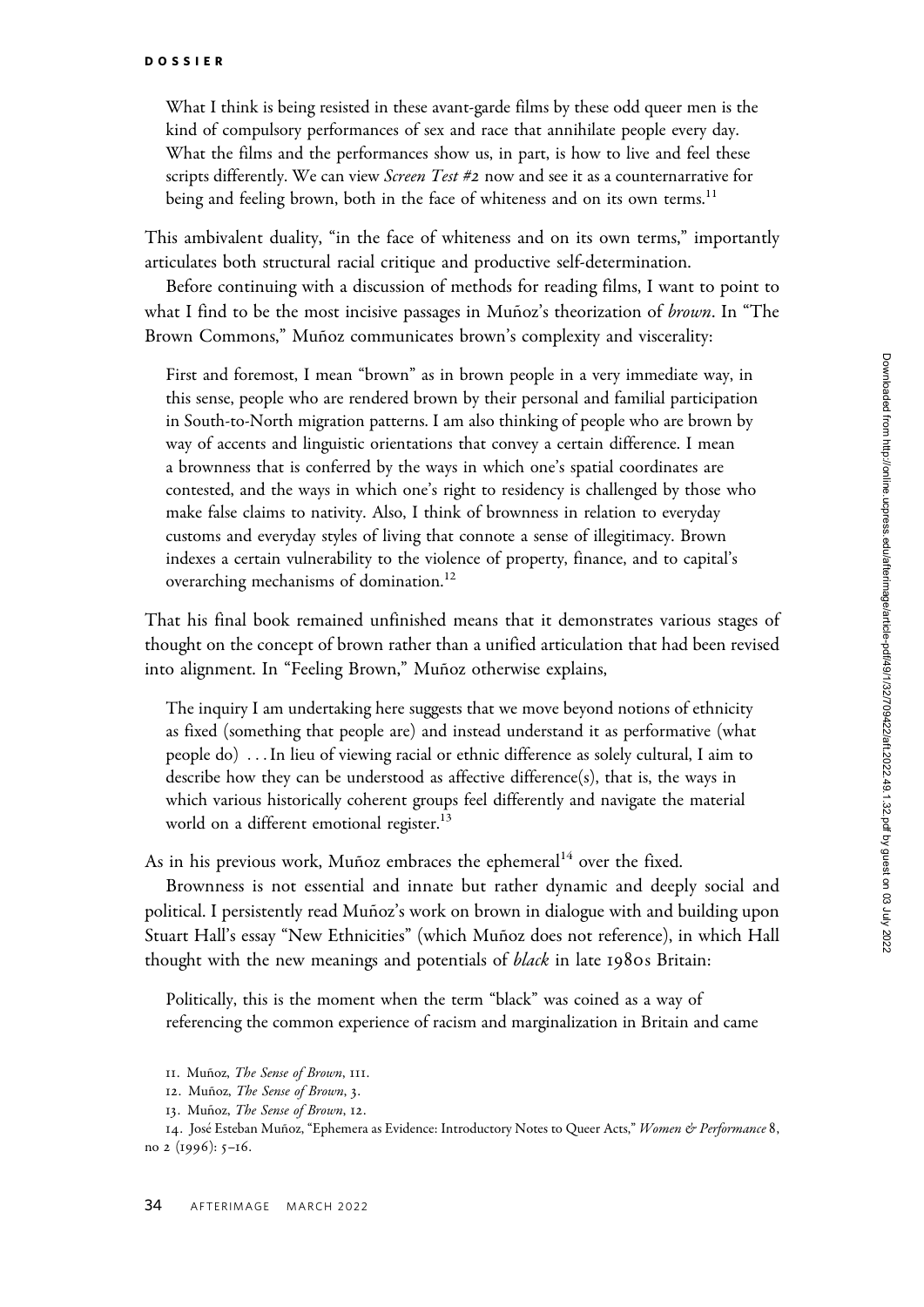to provide the organizing category of a new politics of resistance, amongst groups and communities with, in fact, very different histories, traditions and ethnic identities.<sup>15</sup>

Whereas Muñoz thinks with performance and affect, Hall worked from representations, which for him "play a *constitutive*, and not merely a reflexive...role."<sup>16</sup> From my perspective, we must think with both affect and representation, recognizing both as products of broader structures of power. My own graduate training came at a time when questions of representation were viewed as passé. Yet I recognize for my students—and if I'm honest, for myself—that many people still crave identitarian representations, even if we understand that representations in and of themselves are not enough to fix the world—and may give the mistaken impression that lived conditions have changed simply because we now have the illusion of heartwarming representations.<sup>17</sup> As Joshua Javier Guzmán writes elsewhere, "brownness reminds us that this world is never really enough."18



IMAGE 1. Jose´ (Enrique Salanic, left) and Luis (Manolo Herrera) share casual public intimacy in José (2018) by Li Cheng; courtesy YQ Studio.

15. Stuart Hall, "New Ethnicities" (1988), in Selected Writings on Race and Difference, ed. Paul Gilroy and Ruth Wilson Gilmore (Durham, NC: Duke University Press, 2021), 246.

16. Hall, "New Ethnicities," 248. I continue with a lengthy quotation for its useful clarity: "If the black subject and black experience are not stabilized by Nature or by some other essential guarantee, then it must be the case that they are constituted historically, culturally, politically—and the concept which refers to this is 'ethnicity.' The term ethnicity acknowledges the place of history, language and culture in the construction of subjectivity and identity, as well as the fact that all discourse is placed, positioned, situated, and all knowledge is contextual. Representation is possible only because enunciation is always produced within codes which have a history, a position within the discursive formations of a particular space and time," 252.

17. My favorite work of Muñoz's on representation is his chapter "Pedro Zamora's Real World of Counterpublicity: Performing an Ethics of the Self," Disidentifications, 143–60. My favorite essay I have read grappling with the turn away from representation and its persistent draw is Summer Kim Lee, "Too Close, Too Compromised: Killing Eve and the Promise of Sandra Oh," Los Angeles Review of Books, December 4, 2018: [https://](https://lareviewofbooks.org/article/close-compromised-killing-eve-promise-sandra-oh) [lareviewofbooks.org/article/close-compromised-killing-eve-promise-sandra-oh.](https://lareviewofbooks.org/article/close-compromised-killing-eve-promise-sandra-oh)

18. Joshua Javier Guzmán, "Brown," in Keywords for Latina/o Studies, ed. Deborah R. Vargas, Nancy Raquel Mirabal, and Lawrence La Fountain-Stokes (New York: New York University Press, 2017), 26.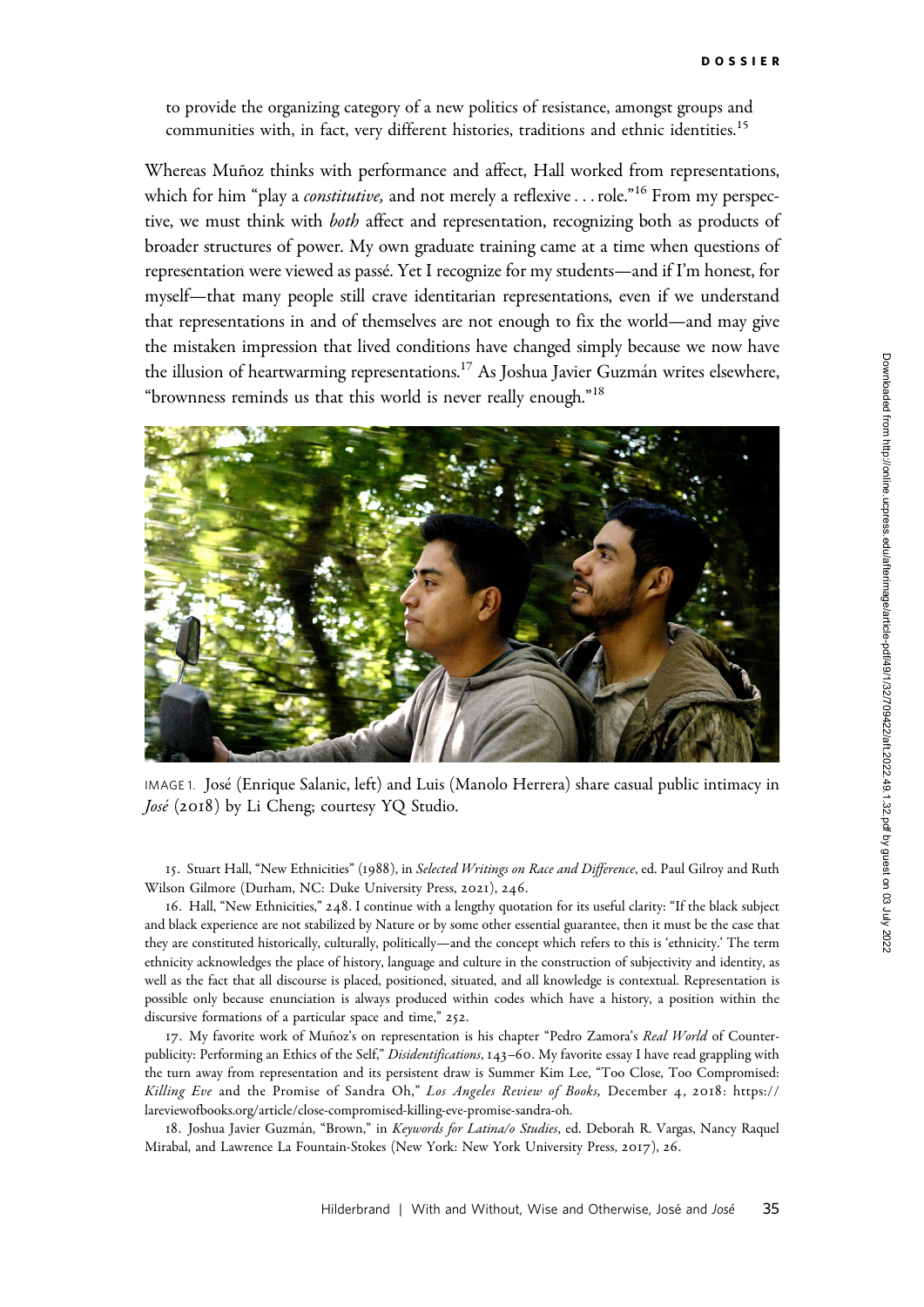I turn now to another José, the 2018 film *José*, shot in Guatemala (but ambiguously "Guatemalan"), to briefly consider different ways of thinking about *and* with this film.<sup>19</sup> The film was cowritten by internationally nomadic filmmakers Li Cheng and George F. Roberson following a tour of Latin America during which they interviewed young men to find a story for their project.<sup>20</sup> They settled on a story set in Guatemala City focusing on a young man named José who is working poor, lives with his fundamentalist Christian single mother, and has unabashed sex with other men. Jose´ develops a tender relationship with a hookup, Luis, who came to the capital from the coast and who asks José to leave the city with him. José wants to be with him but does not initially feel it possible to leave his mother. The film continues on after Luis's departure, leaving the viewer as uncertain as José is about where the protagonist is going.

The film is frank in its nudity and sexual encounters but is not politically gay in the sense that the characters neither claim gay identities nor directly suffer homophobic violence. The film expresses sexuality as a range of affective encounters—transactional, affectionate, estranging—but never reduces its representation to shame or simplistic affirmation. *José* is affectively queer in capturing the feeling of particular moments and conditions of queer intimacies: recognizing a trick from a hookup app in person for the first time, toweling off after sex with a stranger, paying for an extra hour at a cheap hotel so that an encounter doesn't have to end yet, exploring a crush's blemishes that make him more beautiful, feeling him tickling your ear or kissing your neck from behind, and stealing moments of public touch without saying anything. Perhaps Muñoz wouldn't be so romantic as to dwell in *these* instances, but the film is comprised of a structure of feelings more than exposition of self or narrative.

Economic precarity and class difference, histories of war and aspirations to migration, protective mothers and absent fathers, and imperial religious laws all structure the characters' affective experience as brown in *José*. Yet, much like Muñoz argues about Montez's performance in *Screen Test #2*, the film *José* and Enrique Salanic's performance in it present moments of agency within the fissures of conditions that would otherwise seem to preclude queer brown life. Jose´'s mother witnesses him zoom off with Luis on a borrowed motorcycle, and the film shows her praying for José; nonetheless, what she knows remains only obliquely spoken, and José does not seem to intuit or internalize her judgment. At times, José skips out on an unrewarding restaurant job to find a Wi-Fi signal to go on cruising apps or to have a tryst. Notably, whereas the camera is repeatedly positioned to look down at Jose´ from a distance in shots where he exists within the confines of his daily life, the sex scenes and public displays of affection are framed to bring the viewer into proximity to José, framed at his level. The film details a place and an economic structure in which the only way to imagine the future is to have sex or to

<sup>19.</sup> I acknowledge that Muñoz's work focuses on thinking through brown in United States contexts rather than Pan-American ones, but this is the film to which I kept returning as a demonstration of the performance of brownness as affect. If brown resists identity categories, might it also refuse nationality?

<sup>20.</sup> José Q&A with Brendan Lucas, Li Cheng, and Enrique Salanic for Outfest On-Demand, [www.youtube.](www.youtube.com/watch?v=v_Wa80Y0Plo) [com/watch?v](www.youtube.com/watch?v=v_Wa80Y0Plo)=[v\\_Wa](www.youtube.com/watch?v=v_Wa80Y0Plo)80YoPlo.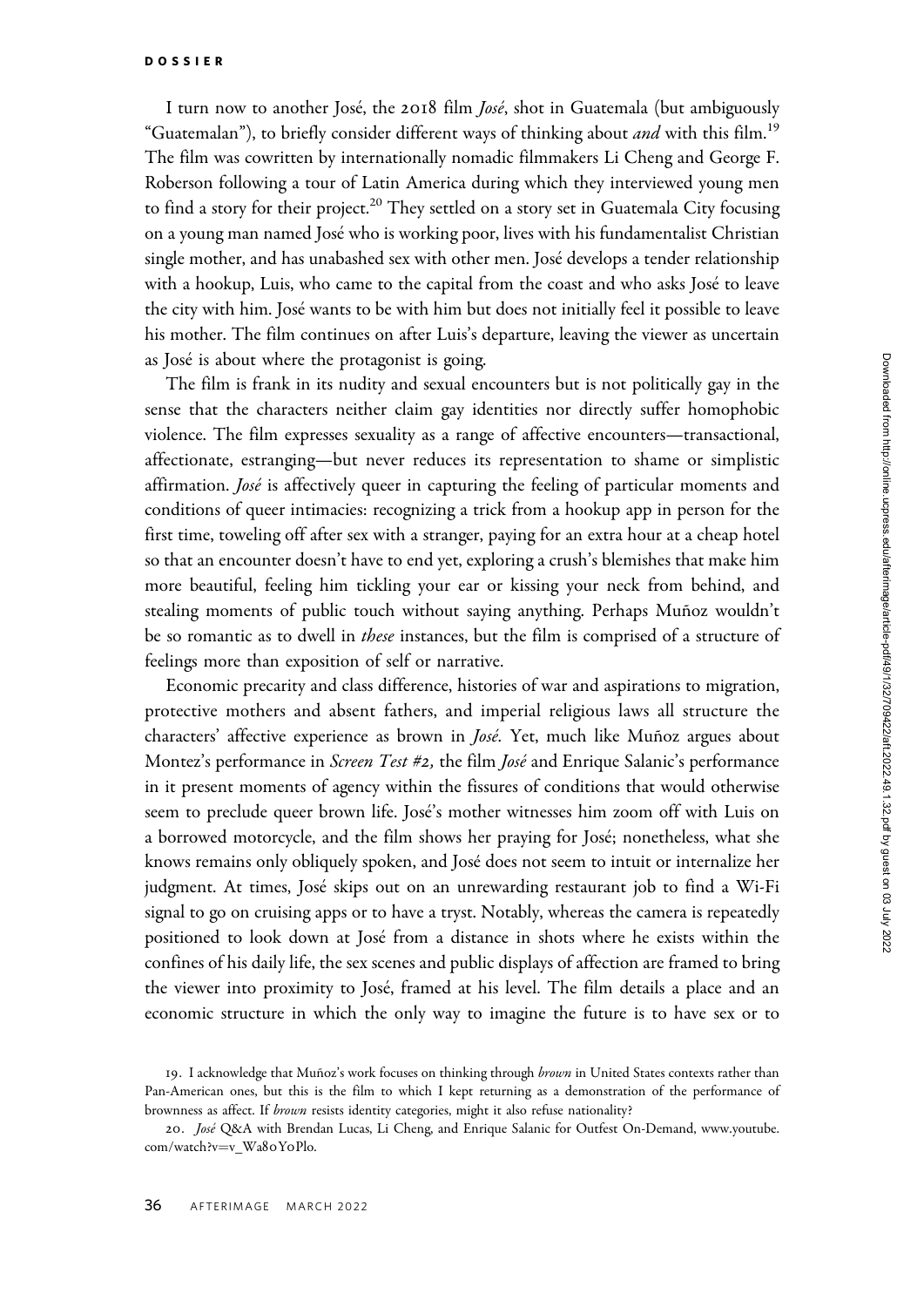leave—queerness as horizon—though, strikingly, this film does not present the United States as the goal.<sup>21</sup>

The fact of *Jose*'s audiovisual existence makes the film representational and likely to be reduced to a portrait of queer Guatemalan life. Still, the film deflects both the conventional coming-out story and narrative closure via the formation of the couple. The film remains open to audience identification with the characters because viewers will project what they will, but the film does not give a didactic explanation of José's inner life. Rather, José operates primarily in the mode of neo-neorealism, a now decades-long set of formal conventions that evoke the look and feel of observational documentaries but that are fictional narratives; these films offer seemingly minor moments and slice-of-life representation—typically of socially marginalized characters—and for added authenticity are shot on location rather than on soundstages.<sup>22</sup> Neo-neorealism intersects with what has come to be called "slow cinema," which also focuses on minor and gestural unfoldings in durational narratives largely evacuated of action.<sup>23</sup> The film represents not identity categories but ways of being in the world, the momentary highs and lingering disappointments of a crush, social relations structured by affective indifference, and the in-between moments of being in transit or waiting. The viewer spends the film *being with* José.

A traditional cinema studies approach to *José* would likely analyze it in relation to questions of representation, position it in terms of genre and mode (neo-neorealism, slow cinema, art cinema), examine its deviations from Hollywood-style narrative norms and closure, theorize how it ideologically positions it spectators, recount its production history, situate the film in terms of national and/or global cinemas, or trace the film's circulation via film festivals.<sup>24</sup> These are all important in understanding the conditions of the film's production and the meanings it produces as it circulates. But Muñoz's method of thinking with the affective conditions and performances of brownness, of queerness, of ephemerality, and of futurity in the face of structures antagonistic to their existence

21. In contrast, the film I Carry You with Me (Te Llevo Conmigo, 2020, directed by Heidi Ewing) presents a comparatively romantic film that does present immigration to the US. What's most striking about this film, however, is that it appears to start as a drama that transitions into a documentary, though its production history started as a documentary. Its genre hybridity presents a different take on the neo-neorealisms I reference.

22. Originally associated with post-World War II Italian cinema, neorealism has become a pervasive contemporary aesthetic in recent work by such directors as Chloé Zhao (2020's Nomadland; 2017's The Rider) and Sean Baker (2017's The Florida Project; 2015's Tangerine) in the US, as well as numerous examples in contemporary international cinema.

23. Tiago de Luca and Nuno Barradas Jorge write, "these film-makers ... refuse to offer facile, schematic or ready-made interpretations, opting instead to observe, with attention and patience, all kinds of significant as well as insignificant realities. In so doing, slowness not only interrogates and reconfigures well-established notions of aesthetic and cultural worthiness—what is worthy of being shown, for how long it is worth being shown—but also what is worthy of our attention and patience." "Introduction: From Slow Cinema to Slow Cinemas," in Slow Cinema, ed. Tiago de Luca and Nuno Barradas Jorge (Edinburgh: Edinburgh University Press, 2016), 14.

24. Rosalind Galt and Karl Schoonover stand out from the more traditional methods of cinema studies to argue for queer cinema's worlding and worldliness in *Queer Cinema in the World* (Durham, NC: Duke University Press, 2016). José traveled to more than one hundred film festivals in fifty countries and had a limited theatrical release in the US in early 2020; its Asian director was able to tour with the film, but the US repeatedly denied the leading actor a visa to enter the country to promote the film, marking him as brown as the film crossed borders. Salanic had previously studied in the US and did promote the film in Europe. José Q&A with Brendan Lucas, Li Cheng, and Enrique Salanic for Outfest On-Demand, [www.youtube.com/watch?v](www.youtube.com/watch?v=v_Wa80Y0Plo)=[v\\_Wa](www.youtube.com/watch?v=v_Wa80Y0Plo)8oYoPlo.